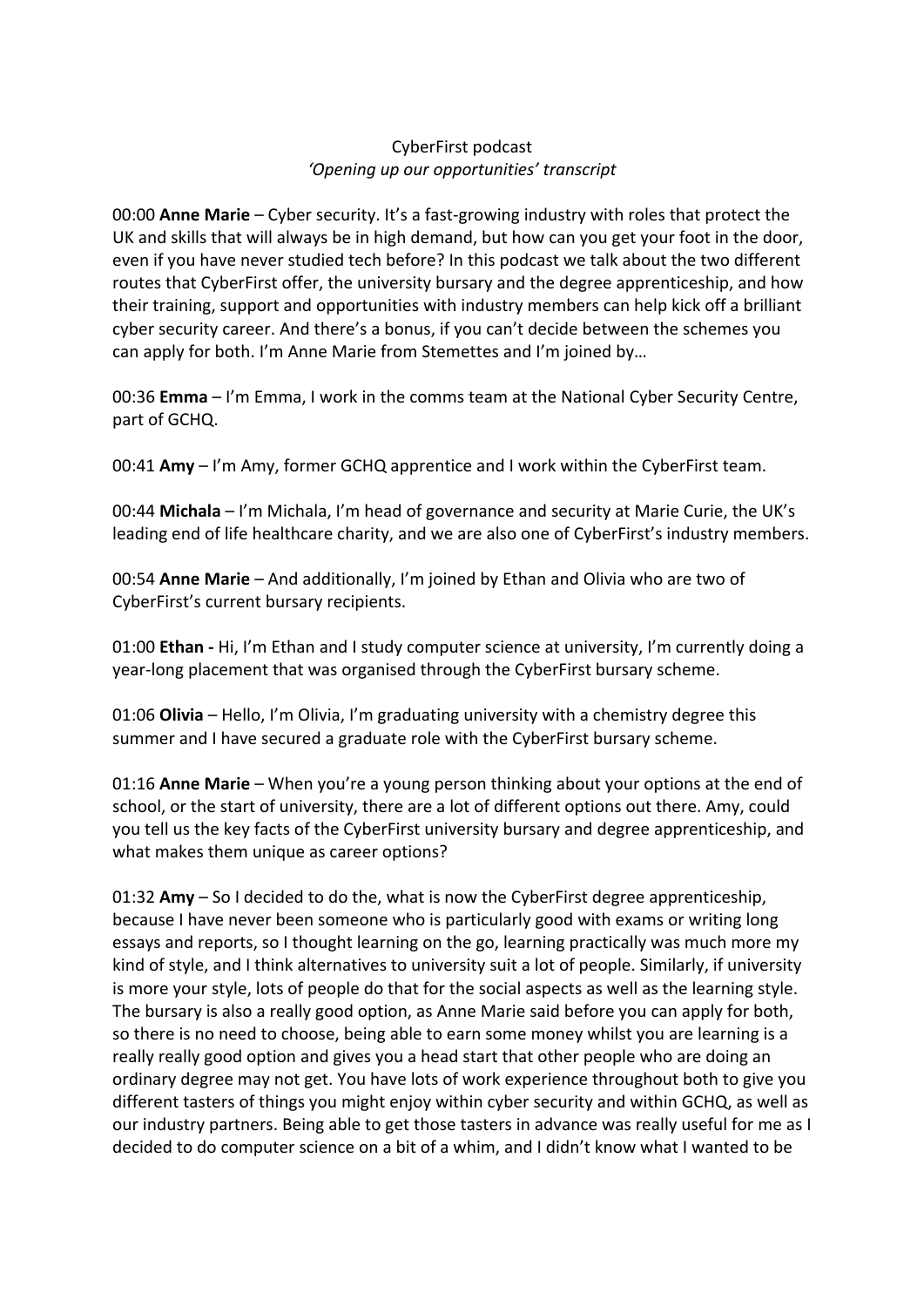when I grow up – I still don't know what I want to be when I grow up, and I think being able to get those little snippets of experience helped me to make some really informed choices in those areas.

02:53 **Anne Marie** – I think you've definitely got all the options and you can taste all of them and eat all the cake, I think that's probably the way we want to summarise it! The university bursary programme is open to everyone, and designed to help young people from all backgrounds get the same platform to launch a cyber security career. Ethan and Olivia, how have you been supported by the CyberFirst team in the achievements you've made so far? And would you say this programme is open to everyone?

03:21 **Ethan** – I've been lucky enough to work closely with the CyberFirst team so I've spoken to them a lot about what I am interested in, and similarly to Amy I have no idea what I want to do when I'm older, I came into it thinking you had to pick one job and you'd have to find that, love it and that's what you do for the rest of your life but the good thing about the CyberFirst team is that they are constantly offering different placements or events, if it's just a day or a weekend, because you're getting a bit of money to do the bursary as well, you don't have to say no, you can do a bit of travel if you need to or buy resource or whatever it is. I've said yes to things like that, like doing workshops with young kids trying to get them into cyber security, or in terms of placements being able to go to the academy or move down and have accommodation to learn about different things. All that stuff has been taken care of for you, a lot of people might take that for granted if they just saw what there was to offer, but the team is always on hand to answer any questions. They do so much stuff in the background, so whatever you want to do, as long as you talk about it, they will find a way to make it work. It's very flexible, anybody who thinks they are going to be pigeonholed into something, don't because you can constantly change your mind about what you want to try out.

04:36 **Olivia** – Yes I completely agree with you there, the amount of opportunities within the placements or academy, but also outside as we've mentioned before, it is a real community and you can have discussions within that community and people will give you recommendations whether that be online courses or I've been lucky enough to be able to go to conferences with CyberFirst, so cyber security conferences which has opened up networking opportunities for me and following on from that the careers fair has been a big positive for me, meeting potential employers, so there is a lot of support out there. If they can't, for whatever reason place you somewhere they will try and find an alternative, this year with Covid the team have done everything they can to help everyone get a placement which is so lovely to see. I would say the programme is open to everyone, from whatever background, both academic or just culturally I would say it's open to everyone.

06:03 **Anne Marie** – it's great to hear those experiences from both of you, and that even though you're on the same bursary scheme, that has ended up meaning different things to both of you. Also, it seems like it's quite tailored and flexible, and about you finding your own path. Thanks for opening up about your experiences on the bursary. I think hearing Olivia's journey as well, one thing that really strikes me about this scheme is that with pretty much every other grad programme you are only working with one employer, but with CyberFirst bursaries you have the chance to work with a network across a whole broad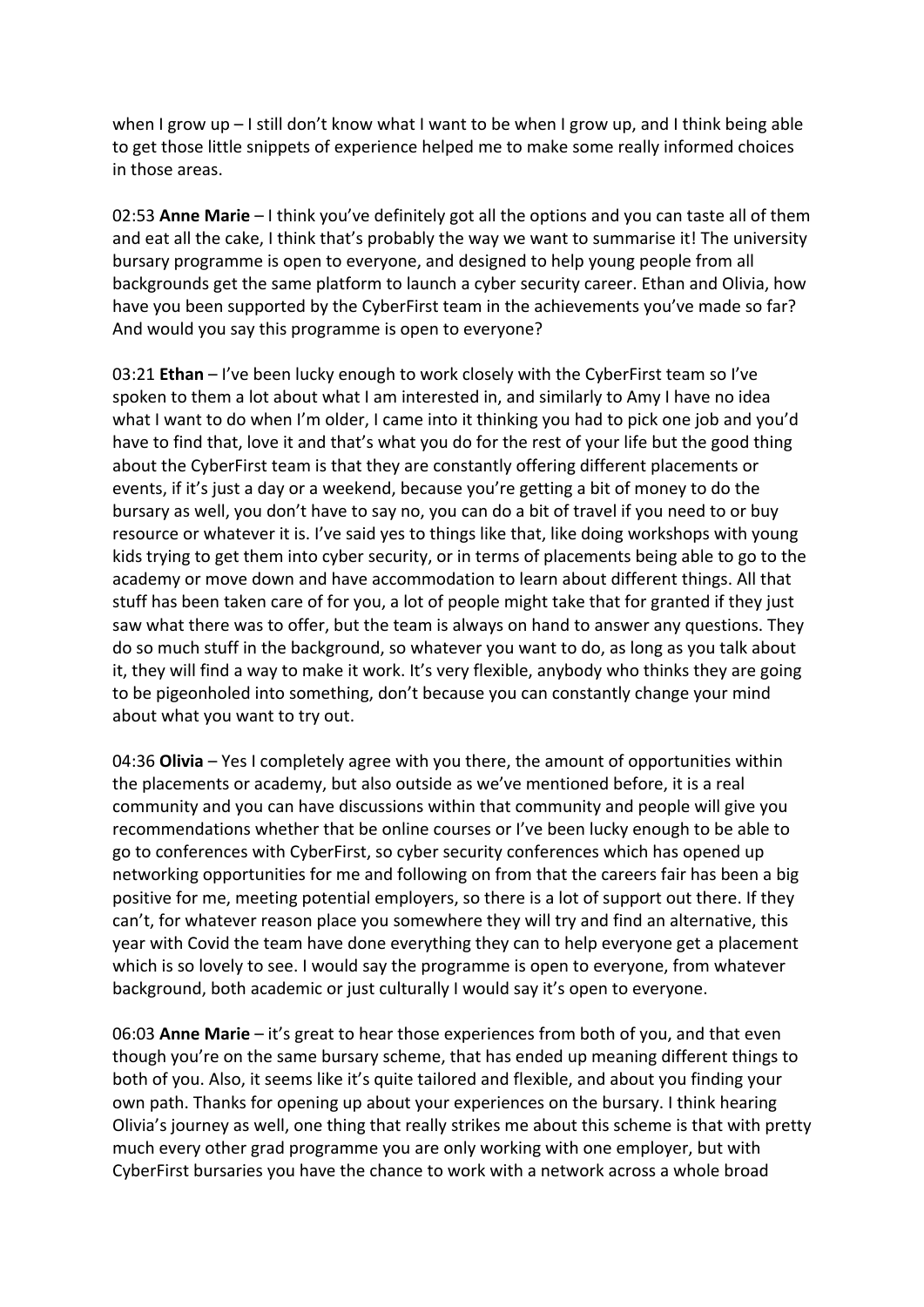range of industries and government members, so you get a much more varied experience. Emma, could you tell us about a few of the employers in the CyberFirst network, and why it is so important that CyberFirst offers experience with these industry and government members?

06:54 **Emma** – Yes, there are hundreds of employers in the CyberFirst network, it's a really big pool and as people have highlighted already, there is a lot of variety in that group. There are some really big employers, some industry household names, going down to very small companies, and I think that variety is so important, especially the ability to work with many companies during your CyberFirst experience, just because all employers are different, bigger employers can be different from smaller employers, and many people find they have a niche where they are most comfortable or perhaps they want to do one thing and then try another thing, and just want to try out all different things. So, this gives people the opportunity to do all of that, to move around all different places and try out a number of different experiences to see what works. Heaven forbid, we hope people never have a bad experience, but if they did we hope they wouldn't go away from that thinking that's what the whole cyber security industry is like saying 'no that's it, that's not for me' that would be dreadful, this gives people an opportunity to try out different things, because some things are going to work better than others. So why it's important we offer those experiences? I think for all the reasons people have said so far, but the main one is that it's a good way to try and improve the diversity and inclusion of this group, people have always been able to get industry placements or internships but it can require a personal connection and can rely on who you know. It can mean someone giving you a foot in the door through a personal connection which limits the diversity of the group, so this is a balancing factor for that and means more people get that same opportunity that they are just as worthy of.

08:36 **Anne Marie** – Michala from Marie Curie, can you tell me about how your organisation is involved with CyberFirst, and the opportunities that students have found with you?

08:46 **Michala** – One of the great things about Marie Curie is that it is really evident that we care about cyber security, and that the senior management do invest in it. Really this is about a way of giving back to the profession and also helping to blow some stereotypes, a lot of people don't realise that some charities are also targeted by some cyber criminals, and we, just like most businesses need to protect that. So one of the things that is particularly useful for our students at the moment is that moment is that because we are not a huge organisation, but a large one compared to some, as we've only got two teams in security, so my team are on the informative governance side dealing with governance and compliance and then the IT security side which is more hands on dealing with what comes in day-in day-out, the great thing is they can experience both sides of that and look and very quickly get an understanding of things we do, to help keep the organisation safe and find out for themselves which bits they enjoy and which bits they don't. A benefit of a placement with someone like us is being able to do that, whereas at other places, say large organisations that have dedicated teams, they might need to do a series of placements to get that same experience. One of the great things about the placements that I've been surprised by actually is the unexpected benefit it has had on the teams, so the enthusiasm and drive that we've got from the students, bringing in those fresh eyes and the creativity has been a really positive thing for the team.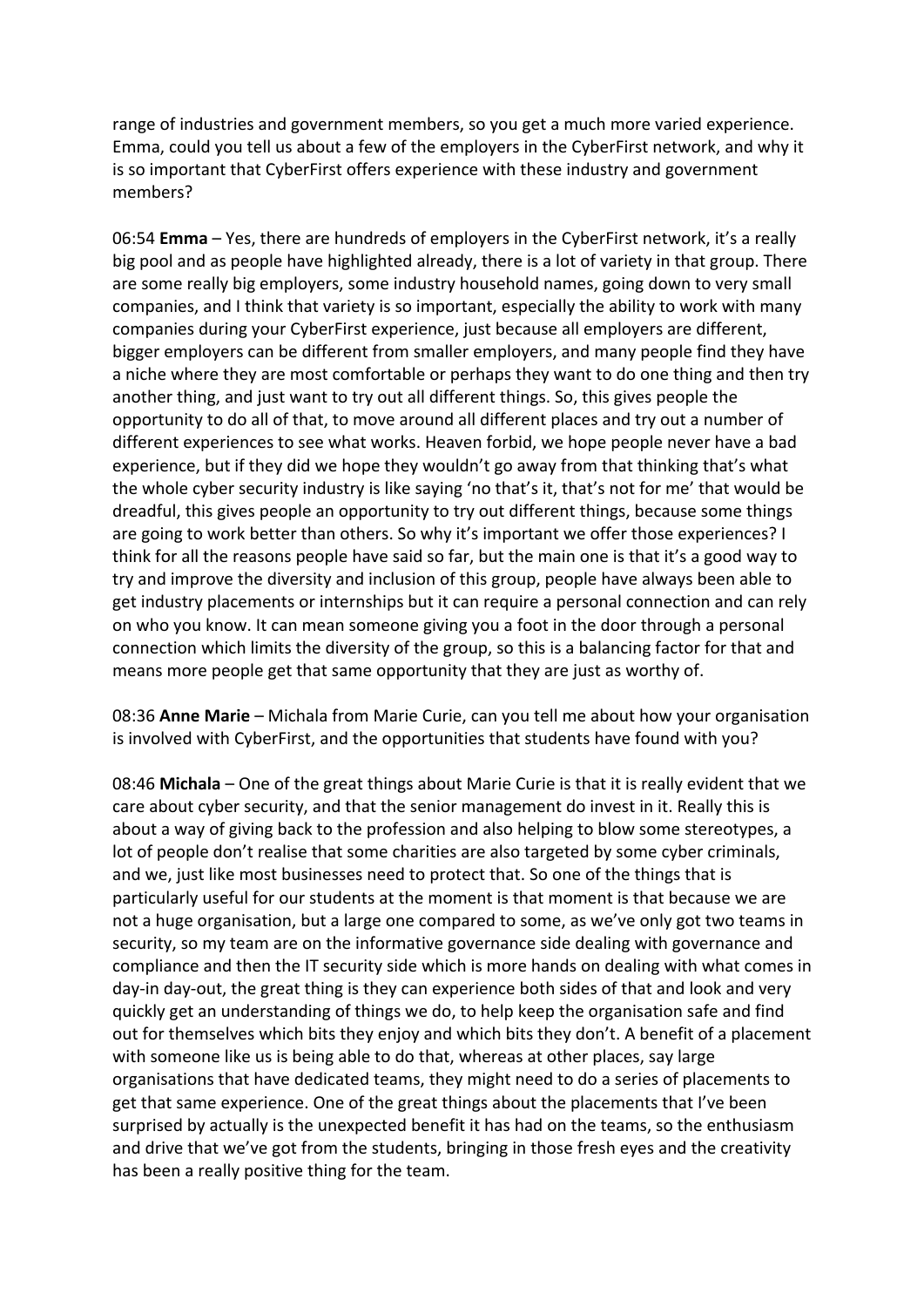10:34 **Anne Marie** – thank you Michala. Ethan and Olivia from the bursary scheme, which industry members have you worked with so far, and how has that access to industry and government broadened your experience?

10:46 **Ethan** – So I've worked with government departments, so the Department For Work and Pensions for a similar placement doing analyst work, and then now I'm with the NCSC sitting not too far away from the CyberFirst team, and so although I haven't worked with industry, private sector partners as such I've had interactions with them whilst doing work. I know that in government it feels very much like a team going towards one goal to create a safer place to live and work with the NCSC. That is a really nice feeling of getting up every day and working because whatever job you are doing, you're having an effect. Especially in the times of coronavirus and everything, you want to be doing your part. Having said that, the same thing with private sector, we have a lot of relationships with private sector and academia who always have insights of things that we can do better and vice versa, so it's good to have that range of contacts. And like Olivia was saying before about the careers fair and being able to meet different partners, and get those different contacts if you fancy doing a placement with them in the future, or you think I need to get some more information about this for my current job I know someone from there, like CyberFirst is one of the only places I can think of where if you get in, those doors are open for you. Otherwise, it's very much you have to know a mate whose dad knows somebody he worked for in the past who works at IBM or something like that. It's just there and if you are willing to send messages and look for it, all the information is available to you. I'm not sure Olivia if you felt the same, you probably have more experience with industry than me.

12:32 **Olivia** – I completely agree, so I do have a bit of private industry experience, I started off at Lloyds Banking Group which was really helpful, just seeing all the different departments and teams, and as mentioned before, it was incredible to see so much variety and flexibility but I would also like to point out, following on from Ethan with the careers fair, even just going to interviews and assessment centres with the industries and government partners has really opened my eyes and gave me a valuable insight into how they work, the different types of people and how they run and do things. That was really good for me, it lets you evaluate all the different types of roles and companies you could be working with. I would say, as a bit of advice just keep your eyes and your mind open, because you never know what you might stumble across, maybe consider applying because you never know what might come out of it.

13:42 **Anne Marie** – you have to be in it to win it, I guess that's the appropriate term for that. For security reasons, we can't interview current degree apprentices on our podcast, but fortunately we do have a former apprentice in Amy, who now works within the CyberFirst team at GCHQ. So, Amy could you tell us a little about why you think degree apprenticeships are so valuable as an experience and how doing one has shaped your career?

14:08 **Amy** – Definitely yes, I think when I say to my friends who took more traditional academic routes that I have effectively been at the same employer since I was 18, they say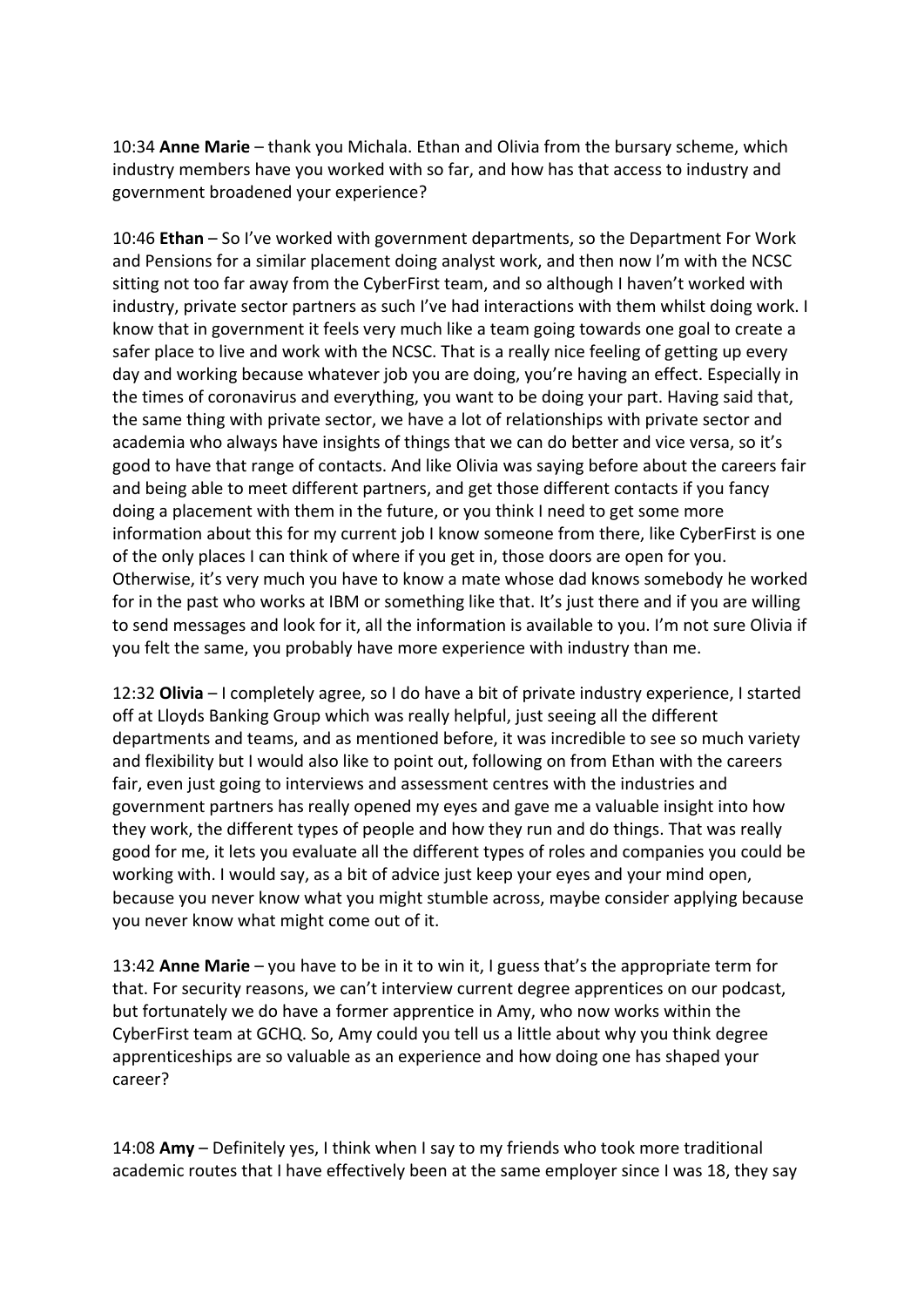'Aren't you getting bored? Don't you want to try something new?'. But what that has meant that since I graduated from the apprenticeship, I have actually done 4 different roles with quite different responsibilities, different things that I need to deliver using different skills I learnt on that apprenticeship. It's amazing how often those skills do still come up. All those different modules we did, we were trying to become jack of all trades, master of none so they could plug us in wherever we might want to be within the organisation, and we could find our own spaces like that.

14:59 **Anne Marie** – And another question for you Amy, the CyberFirst degree apprenticeship offers a cyber security degree as part of the programme. What would you say to someone who is deciding whether to do a degree apprenticeship or a bursary right now?

15:15 **Amy** – I think it's tricky, it's a tricky decision there are valuable parts of both. The thing that helped me to decide to do an apprenticeship was how much I hated writing essays, it's something that many of us suffer from. Some people can get stuck in and write a report on something, I had people that I knew at college that loved doing coursework, but I'd much prefer to build something, do something practical, learn on the job and learn as I go. That's much more my style, so I think having a bit of introspective time to think about how you like to learn and where you might want your career to go. If you do a degree in computer science for example there are lots of different things you can do with that, but for me being on the apprenticeship and being accepted onto a role as soon as I graduated helped me to know what I like and what I don't like. For me it felt like there was a lot less searching, because I was already with the organisation, there are so many things you can do, so I was a security architect to begin with and then I was in a couple of different research roles, before I found my outreach and tech support position with CyberFirst. So, it really is quite a mixed bag. Having a think about what you might like to be is only one part of it, how you might like to get there is just as important!

16:58 **Anne Marie** – So it's time for a quick-fire round. There are so many opportunities for a young person trying to get into cyber security. But in 20 seconds, what would you say are your top three tips for applying. The rule is, no repetition, so if someone says your answer then think of a new tip. Who wants the first 20 seconds?

17:24 **Ethan** – Be honest, about your skills, your level of experience and what you're worried about, they'll be able to help you out. Put across that you are passionate and willing to learn, even if you don't know something, don't just say you're not interested and do oneword answers. Just say you're willing to learn, that's what they are looking for. And, don't worry thinking that you're going to be put in a box and stuck in this one role forever, because it's just to get your foot in the door, once you're in you can change. Look into as many jobs as possible!

18:14 **Anne Marie** – Your third top tip didn't quite make it into the 20 seconds, but still no one's allowed to repeat it. Who's next?

18:15 **Olivia** – Show you've done your research, so include examples from recent news articles, and also just go for it even if you think you can't do it, just do it. Show your